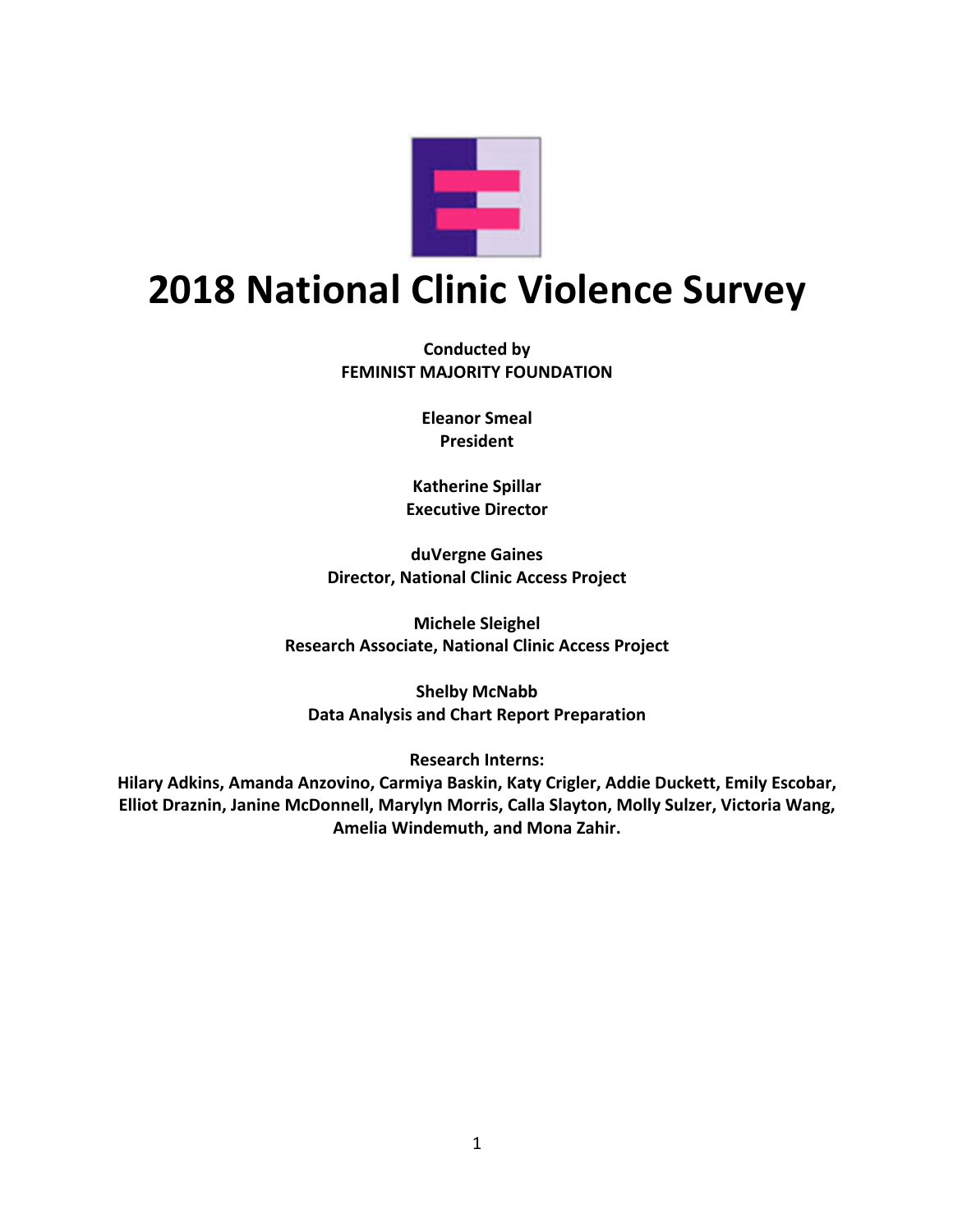### **FEMINIST MAJORITY FOUNDATION NATIONAL CLINIC VIOLENCE SURVEY 2018**

#### **EXECUTIVE SUMMARY**

The 2018 National Clinic Violence Survey is the  $15<sup>th</sup>$  comprehensive nationwide survey of women's health clinics conducted since 1993 by the Feminist Majority Foundation. Our survey found that the percentage of clinics reporting the most severe types of anti-abortion violence and threats of severe violence remains dangerously high — almost a quarter of the clinics (23.8%) surveyed in 2018 experienced one or more incidents of severe violence or threats of severe violence. Some of the most common types of severe violence and threats of severe violence in 2018 included blockades of clinic entrances (9.1%), stalking (7.3%), facility invasions (6.8%), death threats (3.2%), and physical violence (3.2%).

One of the most disturbing findings of the survey was that 52% of clinics reported experiencing targeted threats and intimidation against doctors and staff. Stalking, harassing phone calls, harassing e-mails and social media posts, and tracking of activities were among the most common types of targeted threats and intimidation that staff experienced. Almost onethird of all clinics experienced the distribution of leaflets targeting their staff and physicians; almost 15% of staff and physicians experienced harassing e-mails and/or social media posts. One clinic reported that a doctor who worked for its facility was forced to move after extremists targeted them at their home address.

Our 2018 survey also measured the concentration of severe violence, threats of severe violence, and severe harassment against specific clinics. Thirty percent of the clinics reported moderate levels of severe violence, threats, and harassment (one to two types). An additional 15% of clinics reported high levels of severe violence, threats, and harassment (three or more types). These results reveal that nearly half of all abortion providers (45%) in the country experienced some form of severe violence, threats of severe violence, and/or severe harassment.

Effective law enforcement response continues to be essential in preventing severe clinic violence and harassment. Clinics rating their experience with local law enforcement as "poor" or "fair" were almost twice as likely to experience high levels of severe violence and harassment (28%) than clinics rating local law enforcement as "good" or "excellent" (15.1%).

Another critical finding in our 2018 Survey concerns fake reproductive health clinics, also known as Crisis Pregnancy Centers or CPCs. Fake clinics target college students and under resourced communities, and deceptively advertise under "abortion," "birth control," and "family planning" services. Fake clinics, however, do not offer abortions, contraception or referrals for these services, and most fake clinics are affiliated with anti-abortion groups. By contrast, real clinics offer the full range of comprehensive reproductive healthcare provided by qualified medical professionals.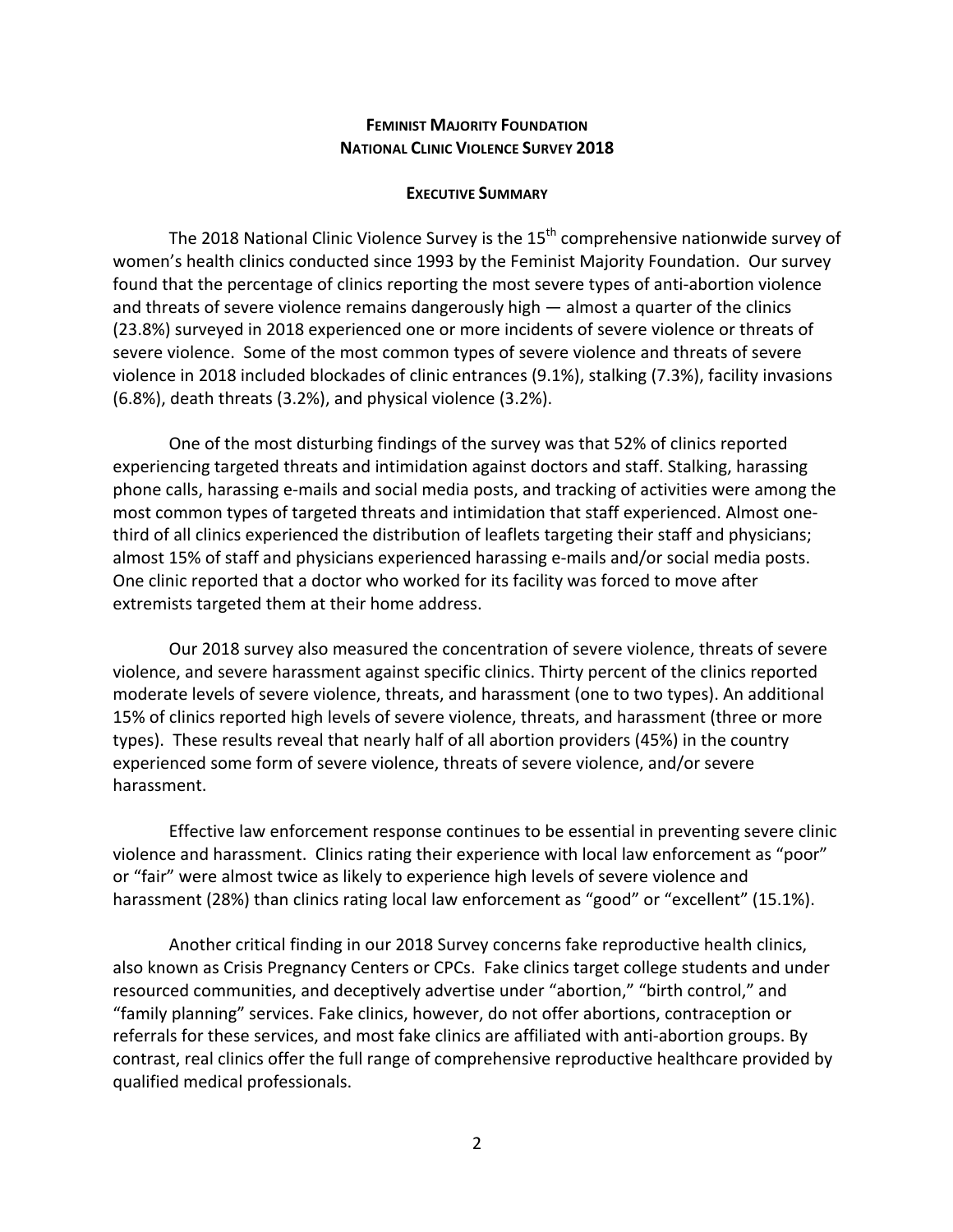According to the survey results, a real clinic that is located near a fake clinic was seven times more likely to experience high levels of severe violence and harassment than one that is not located near a fake clinic – a whopping 21% compared to only 2.9%. And a real clinic that is near a fake clinic was twice as likely to experience moderate levels of severe violence and harassment than one that is not located near a fake clinic —35% compared to 17.6%. Anecdotal evidence suggests more and more fake clinics, especially mobile fake clinics, are collaborating with – or being directed by - anti-abortion extremists targeting abortion providers.

Clinics were also asked how often they experienced anti-abortion activity, including protests and demonstrations. This number remains unacceptably high — some 62% of women's health clinics nationwide experience daily or weekly anti-abortion activity. Twenty-three percent of clinics reported experiencing anti-abortion activity at their facility on a daily basis; and an additional 39% reported that such activity occurs weekly.

These survey results show a clear need for continued vigilance by abortion providers, effective law enforcement, and increased prosecution of anti-abortion extremists to reduce the unacceptably high levels of severe violence, threats of severe violence, and severe harassment. The potential for more deadly violence in the current climate remains dangerously high.

#### **METHODOLOGY**

The National Clinic Violence Survey, which measured the incidence of anti-abortion violence in the first half of 2018, was mailed to 729 clinics in July 2018. This survey is the most comprehensive study of anti-abortion violence, harassment, and intimidation directed at clinics, patients, and health care workers. It includes information provided by abortion providers of various national organizational affiliations, such as the National Abortion Federation (NAF), Planned Parenthood Federation of America (PPFA), and the Abortion Care Network (ACN), as well as independent, unaffiliated clinics.

Providers were mailed the questionnaire in July and also given the option to respond online through an identical survey. A series of three follow-up calls to each clinic were made over the next month to urge clinics to complete and return the survey. An email containing a link to the survey was also distributed by our allies (NAF, PPFA and ACN) to their member clinics. As a result of these efforts, a total of 218 providers responded to the survey, out of 729 clinics contacted. All respondents were assured that their individual responses would remain confidential.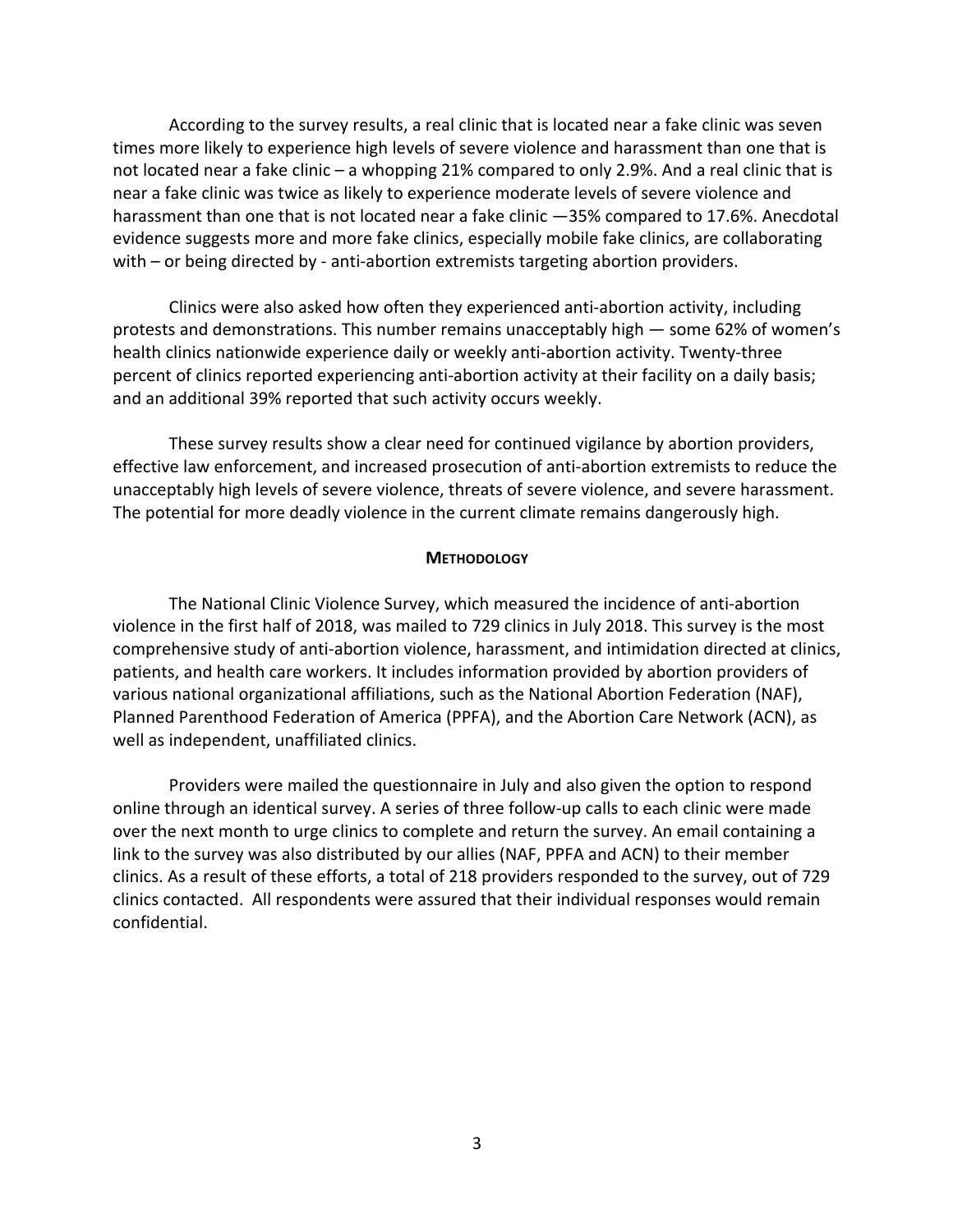

Nearly 24% of clinics surveyed in 2018 experienced one or more incidents or threats of severe violence. Severe violence and threats of severe violence included blocking clinic access, invasions, bombings, arson, chemical attacks, stalking, physical violence, gunfire, bomb threats, death threats, arson threats, as well as other incidences of severe violence.

The most common types of severe violence in 2018 included blockading of clinic entrances (9.1%), stalking (7.3%), facility invasions (6.8%), death threats (3.2%), and physical violence (3.2%).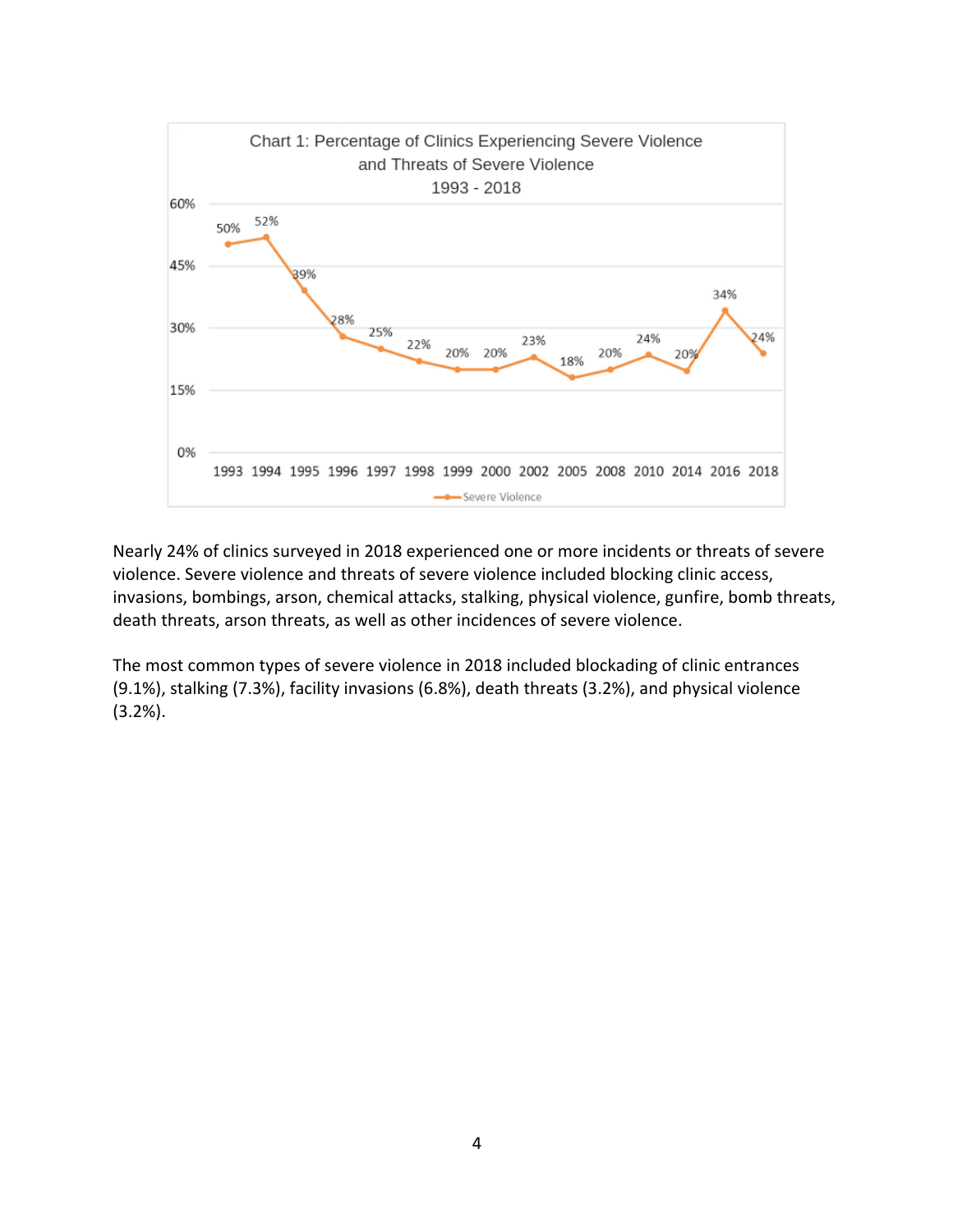

Chart 2 measures the levels of the most severe violence, threats of severe violence, and severe harassment that clinics experienced in 2018. Almost 15% of clinics experienced high levels (three or more incidences) of severe violence, threats of severe violence, or severe harassment. Thirty percent of clinics experienced moderate levels (1-2 incidences) of severe violence, threats of severe violence, or severe harassment, and 55% percent of clinics did not experience severe violence, threats of severe violence, or severe harassment.

Clinics described incidences of severe anti-abortion harassment, including protesters using racial slurs towards patients and staff, protesters standing near the clinic with a WiFi hotspot mimicking the clinic's WiFi name to lure patients, and receiving fake mailing indicating the clinic's bank accounts had been closed. Another common tactic is for anti-abortion protesters to dress as security guards, parking attendants, or clinic staff to confuse and harass patients.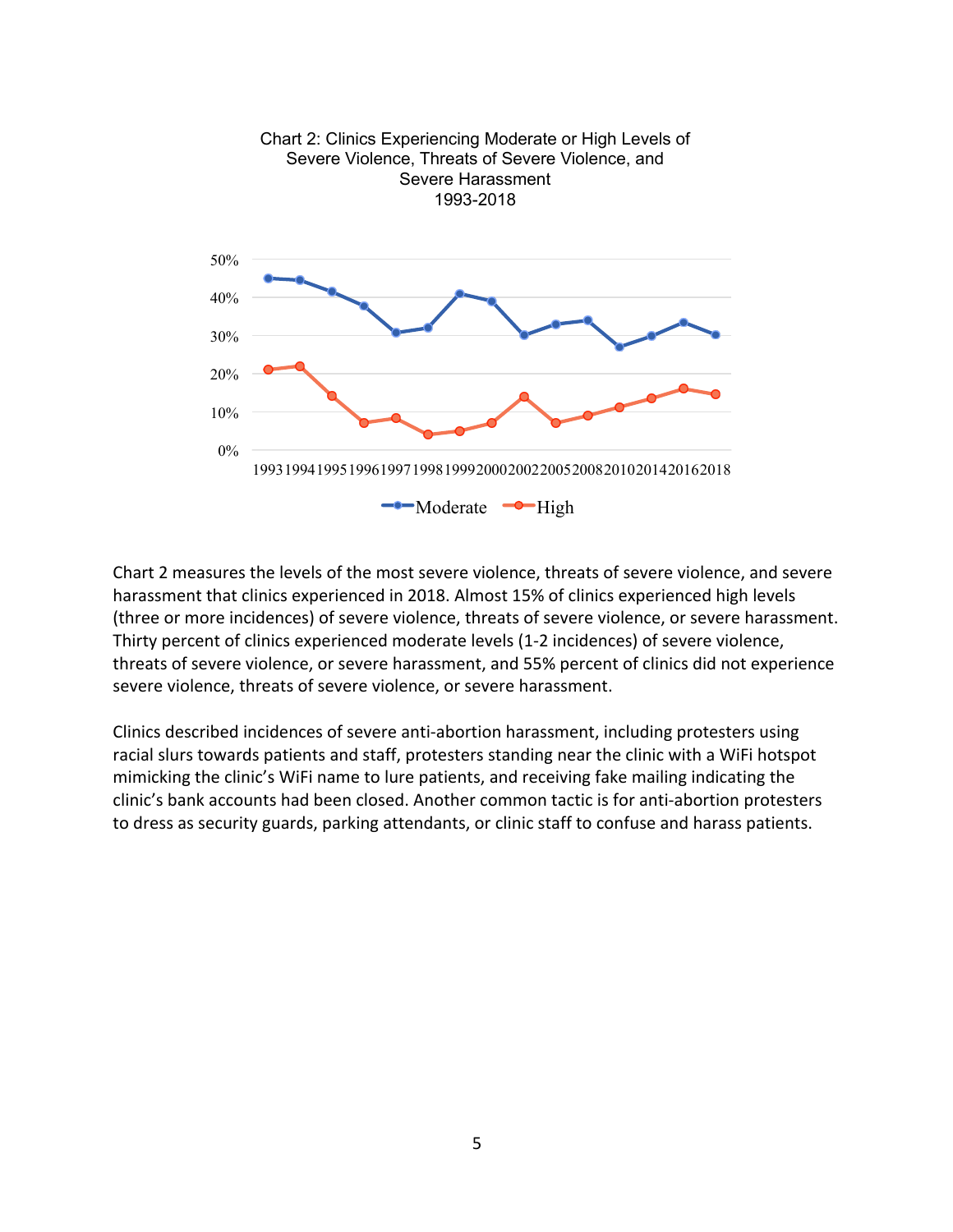

Chart 3 shows an increase in targeted intimidation and threats against doctors and staff in 2018. That doctors and staff at over half of the surveyed clinics experienced targeted intimidation and threats is clearly unacceptable. Targeted threats and intimidation is defined to include twelve variables: death threats, stalking, tracking of activities, vandalism of home or personal property, harassing phone calls, harassing emails/social media posts, pamphlets/leaflets targeting staff/physicians, personal information/pictures posted online, "WANTED" or "UNWANTED" posters, frivolous lawsuits, and threats to family members of staff or physicians.

The most common types of targeted threat and intimidation were pamphlets and leaflets targeting staff/physicians, harassing phone calls, harassing e-mails and social media posts, tracking of activities, and stalking. In one instance, a clinic reported one of their physicians was forced to move after extremists targeted them at their home address.

Almost one-third of all clinics experienced the distribution of leaflets targeting their staff and physicians. And almost 15% of all clinics reported experiencing harassing emails/social media posts.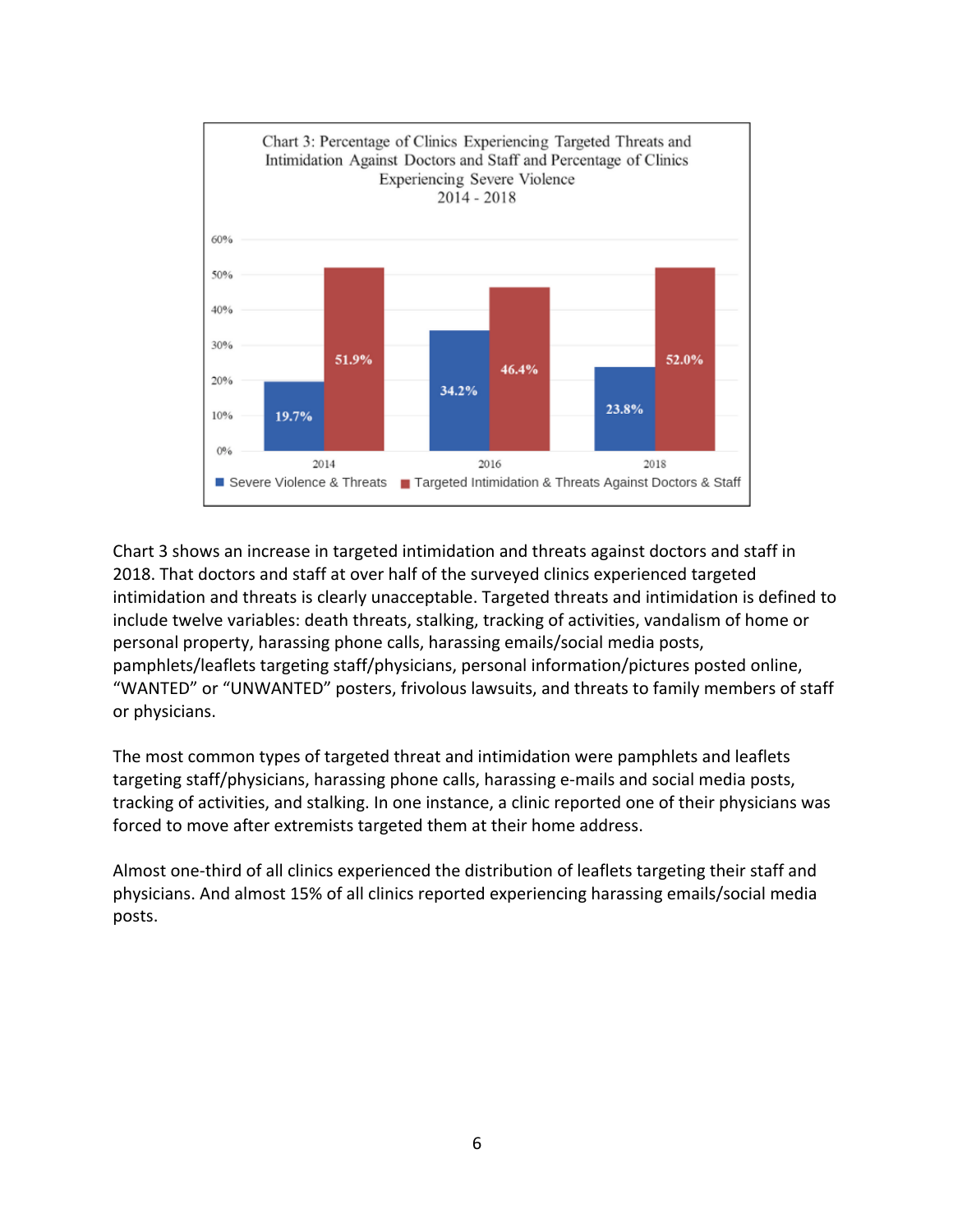

Our survey asked clinics to describe how often they experienced protests and demonstrations at their clinics. Chart 4 demonstrates that, in 2018, the frequency of anti-abortion activity experienced by clinics has remained relatively consistent with the past couple of years. Chart 4 shows that the percentage of clinics that experienced weekly anti-abortion activity has remained consistent since 2016, with daily protests nearly sustained as well. A staggering 62% (almost 2/3) of all abortion clinics and the communities they serve experience disruptive daily or weekly protests.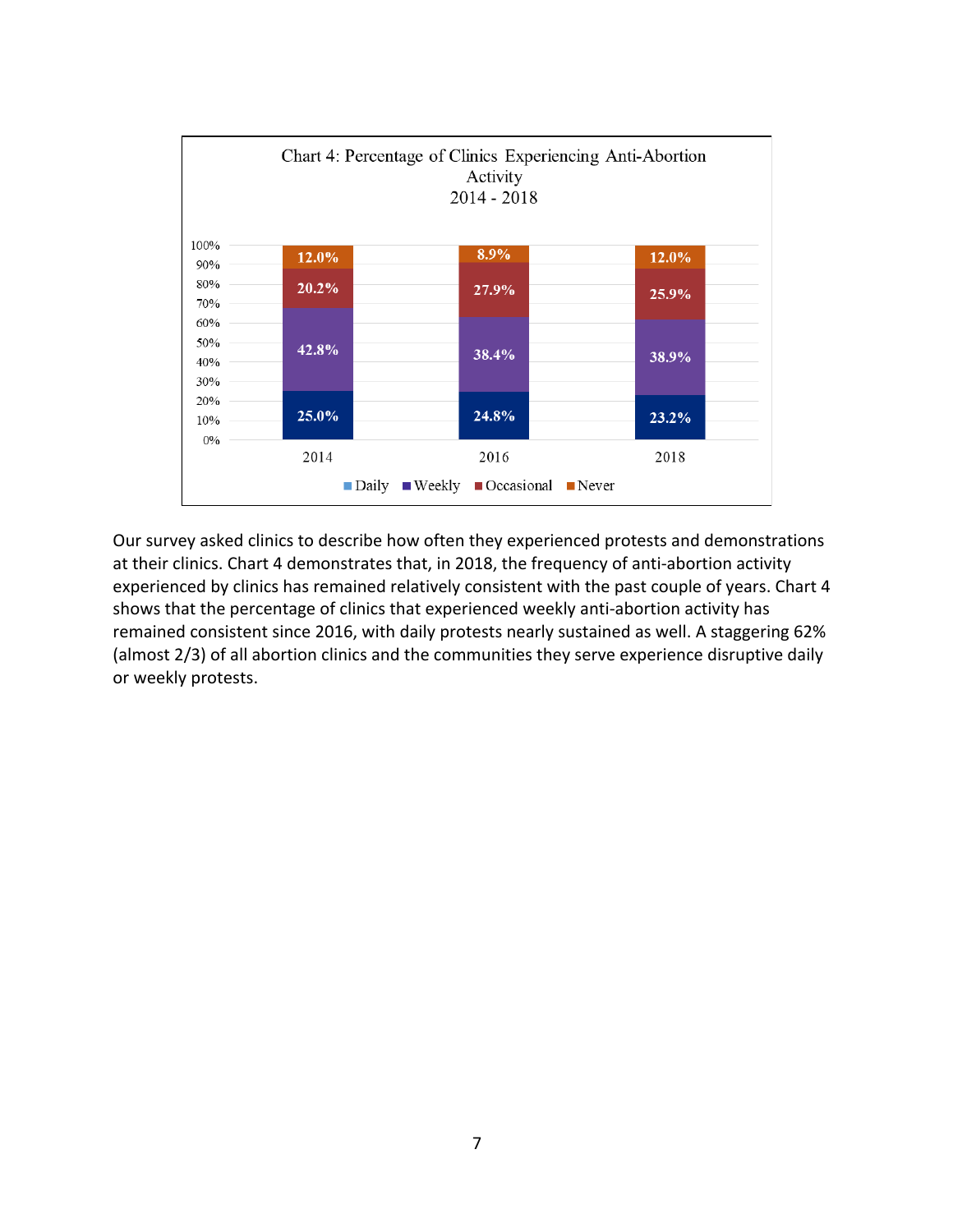# Chart 5: Law Enforcement Quality and Levels of Severe Violence and Severe Harassment



We asked clinics to rate the quality of their local law enforcement and found that 39% of clinics responding to the question rated their relationship with law enforcement as "poor" or "fair." Sixty-one percent rated their local law enforcement as "excellent" or "good."

Notably, clinics who rated their law enforcement "poor" or "fair" were nearly twice as likely to experience high levels of severe violence and harassment than clinics that rated their law enforcement as "good" or "excellent" – 28% compared to 15%, respectively.